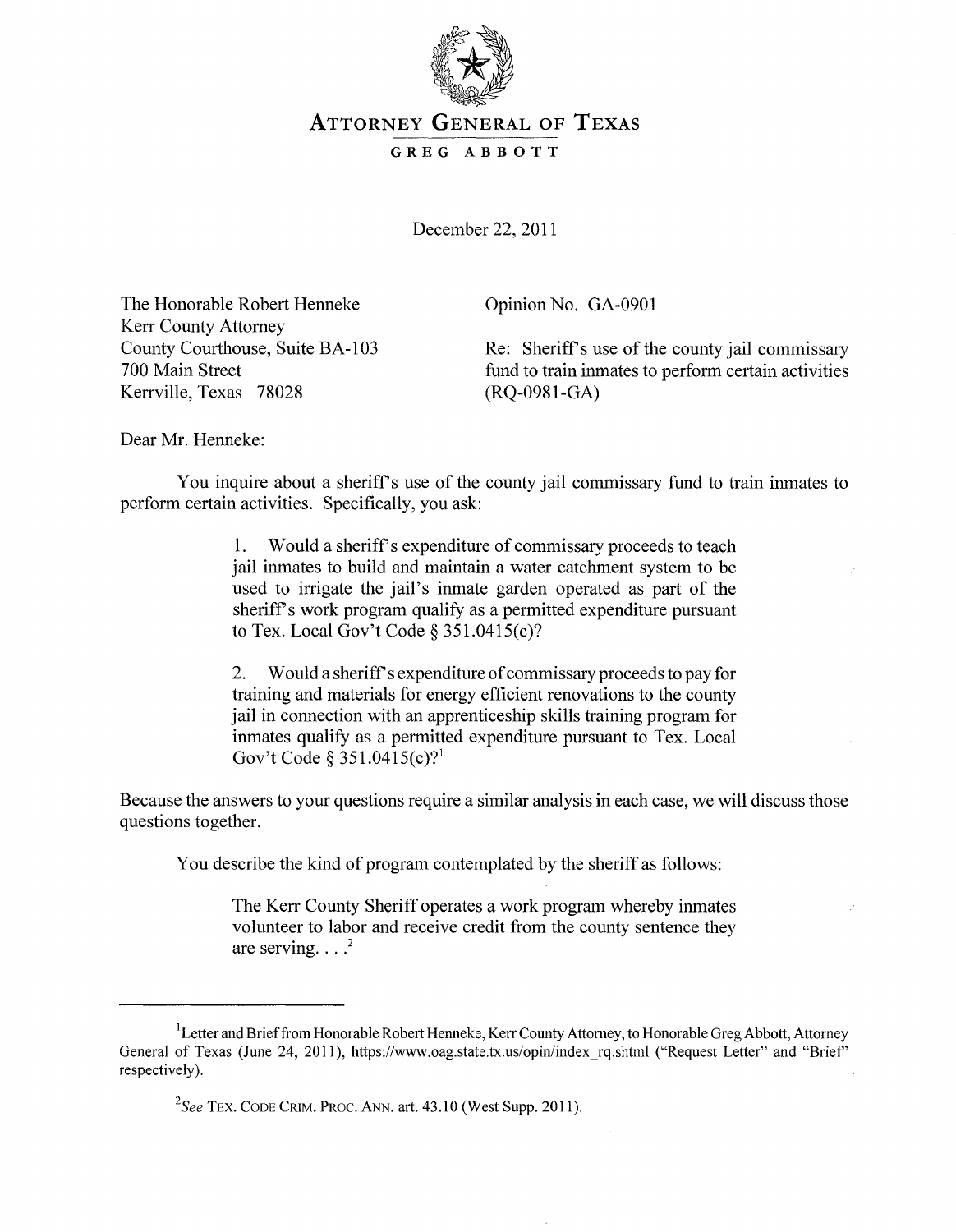The Kerr County Sheriff operates an inmate garden as part of this work program.... The Sheriff has recruited several certified "Master" Gardeners" who volunteer their time overseeing the gardening and teaching inmates horticulture skills. . .. [The] Sheriff's garden program benefits the recreational, well-being, and health needs ofthe inmates who participate by allowing them to be outside and to be able to exercise through the work performed....

Kerr County has a local business specializing in water catchment system construction that has expressed interest as part of an apprenticeship program. . .. The concept of this apprenticeship program would be to train and educate inmates in "green" technologies.

While the hands-on labor would be provided by participating inmates, Kerr County proposes to pay for the parts and materials, expertise of the local business to oversee the project, and training of the inmates by the local business out of commissary proceeds ....

Brief at  $1-2$  (citation omitted) (footnote added).

 $\cdots$ 

The sheriff of each county is the "keeper of the county jail." TEX. Loc. GOY'T CODE ANN. § 3S1.041 (a) (West 200S). The sheriff or his designee "may operate, or contract with another person to operate, a commissary for the use of the inmates committed to the county jail." *Id.* § 3S1.041S(a). The sheriff or his designee "has exclusive control of the commissary funds." *Id.* § 351.0415(b)(1). *See generally* Tex. Att'y Gen. Op. No. GA-0814 (2010). Commissary proceeds may be used only to do the following, in relevant part:

> (1) fund, staff, and equip a program addressing the social needs of the inmates, including an educational or recreational program and religious or rehabilitative counseling; ... or

(S) fund physical plant improvements, technology, equipment, programs, services, and activities that provide for the well-being, health, safety, and security of the inmates and the facility.

TEX. Loc. GOy'T CODE ANN. § 3S1.041S(c) (West 200S). Thus, pursuant to the terms of section 3S1.041S(a), "the commissary fund must be used to benefit inmates of the county jail." Tex. Att'y Gen. Op. No. GA-0791 (2010) at 2. Moreover, a commissioners court "may not use commissary proceeds to fund the budgetary operating expenses of a county jail." TEX. Loc. GOY'T CODE ANN. § 3S1.041S(g) (West 200S).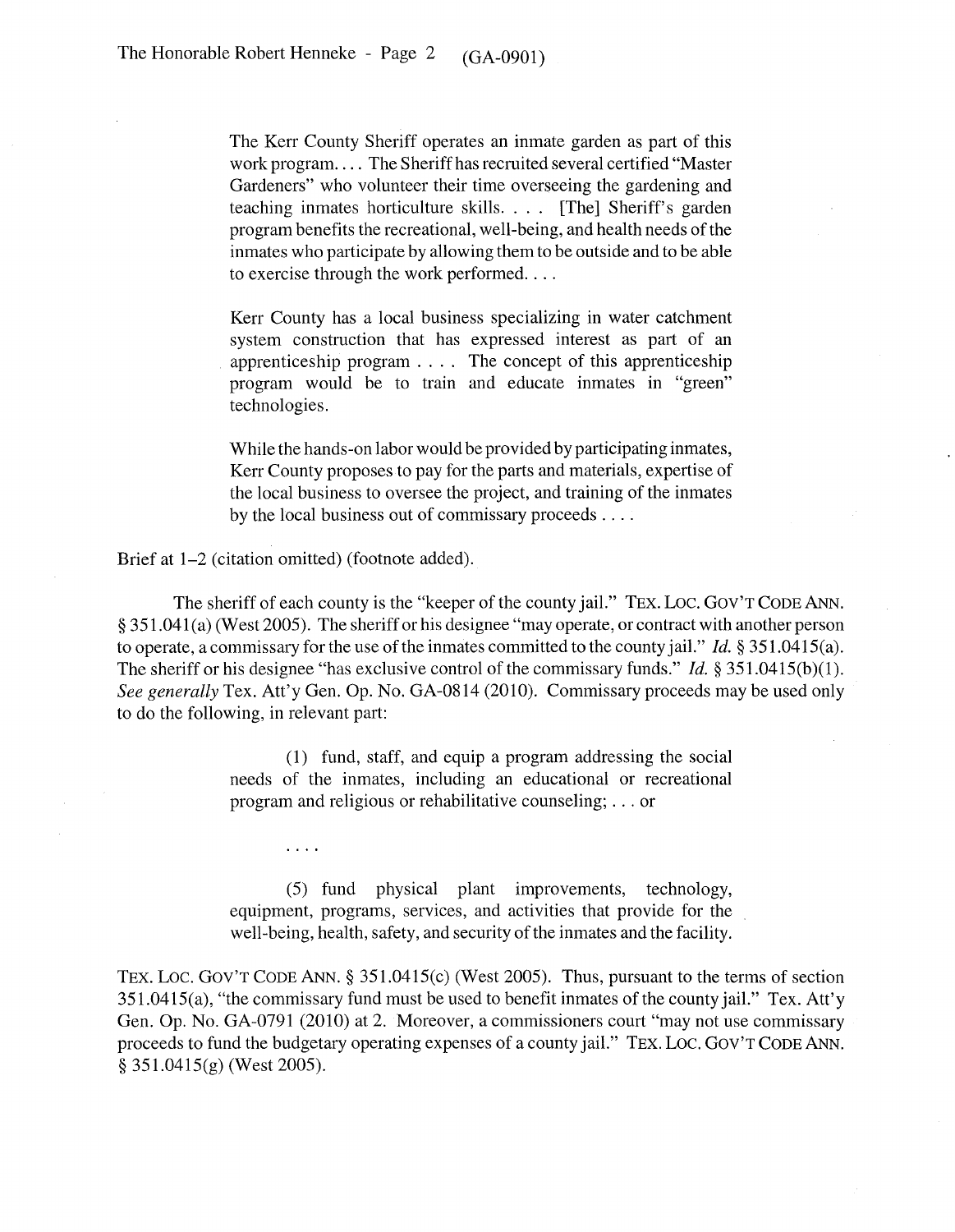As you indicate, while the control of commissary funds is well established, "interpretation of what commissary profits and proceeds may be spent for remains undeveloped." Brief at 3. The Sheriff who is the subject of your request "asserts that its proposed apprenticeship program meets the criteria of TEX. LOCAL GOV'T CODE § 351.0415(c) so as to authorize expenditure of commissary proceeds to pay for the parts, material, and training for the' green' projects and energy efficient skills to be taught to jail inmates." Brief at 4. Furthermore, he declares that such "programs would be educational for the inmates [and] provide programs and services providing for the well-being and health of the inmates ... to (1) earn credit towards their sentence through the sheriff's work program ... ; (2) learn a job skill applicable once released; and (3) enjoy the benefit of exercise through productive work."  $Id$ .

The described expenditures appear to fall within the category of an "educational program," as well as the funding of "equipment, programs, services, and activities that provide for the wellbeing, health, safety, and security of the inmates of the facility." However, based solely on the facts presented in your request, we cannot so conclude as a matter of law. Because the Sheriff has exclusive control of the commissary funds, and specific authority to "use commissary proceeds only" for statutory purposes, we conclude that the Sheriff is authorized to initially determine that these programs fall within the ambit of section 351.0415(c), subject to judicial review of the Sheriff's determination under an abuse of discretion standard. *Cf. Fort Bend Cnty. Wrecker Ass'n v. Wright,* 39 S.W.3d 421, 425-26 (Tex. App.—Houston [1st Dist.] 2001, no pet) (concluding that a sheriff "has the power to make and enforce rules, regulations, and policy").